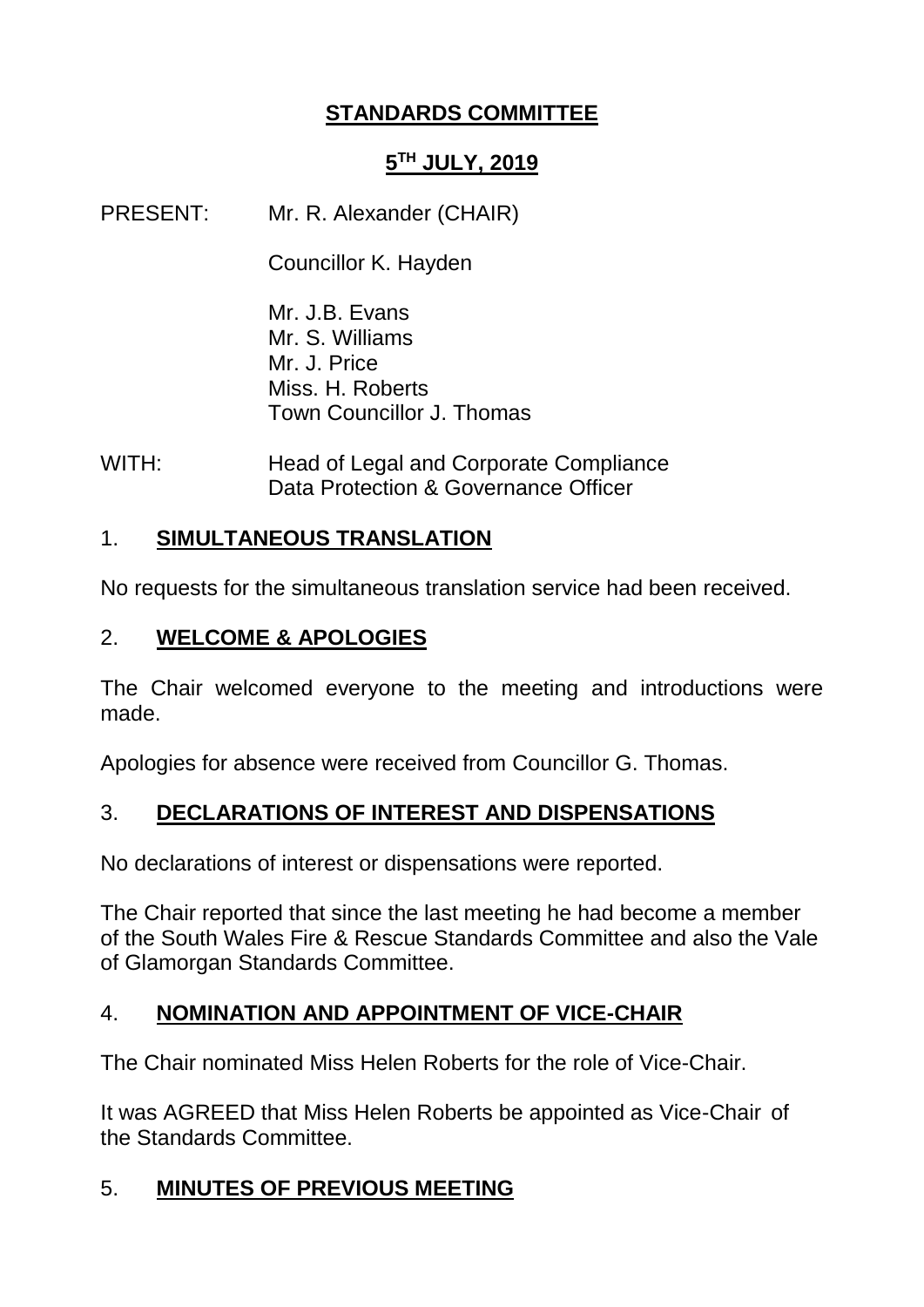The minutes of the Standards Committee held on the 8<sup>th</sup> September, 2017 were submitted.

It was AGREED that the minutes be accepted as a true record of proceedings.

### 6. **MONITORING OFFICER'S OVERVIEW OF MEMBER CONDUCT 2018**

The Head of Legal & Corporate Compliance provided a verbal update on Member Conduct during 2018. She reported that since the annual meeting held in October last year, the complaint that was referred to in the minutes of the meeting had now been investigated by the Ombudsman Office. The conclusion of the Ombudsman was that there was no breach of the code of conduct. As no breach was found, the Officer was unable to report on the details of the investigation, but confirmed that a complaint was made by a member of the public. She confirmed that since the conclusion of the investigation discussions have taken place with the Member concerned, and training was offered, and this was accepted by the Member.

In terms of the data for the Local Resolution Protocol, the Officer confirmed that one case had recently been investigated where a Member inadvertently caused offence, and this was resolved by way of an apology.

Overall conduct within the Council was excellent and standards continued to rise at Blaenau Gwent. The majority of Members sought advice and followed the advice provided, particularly in relation to declarations of interest.

A Member said this was a very positive report, and it was clear that Members were working with Officers to ensure they maintained the highest standards. It was also pleasing that the individual referred to the Ombudsman had taken on board the issues and accepted training, and the Local Resolution Policy was also helping the Council to ensure the highest standards are kept. She commended the Officers involved and said she was very pleased to receive such a positive report from the Monitoring Officer.

Another Member said he was aware of several complaints of Officers conduct with the community that was not reported, and he felt that people were unaware of the Standards Committee, and their right to complaint.

In response the Head of Legal & Corporate Compliance said Officer conduct was not within the remit of the Standards Committee, however, she was confident that the Council's corporate complaints procedures were sufficiently highlighted on the Council's website, with a 'complaints and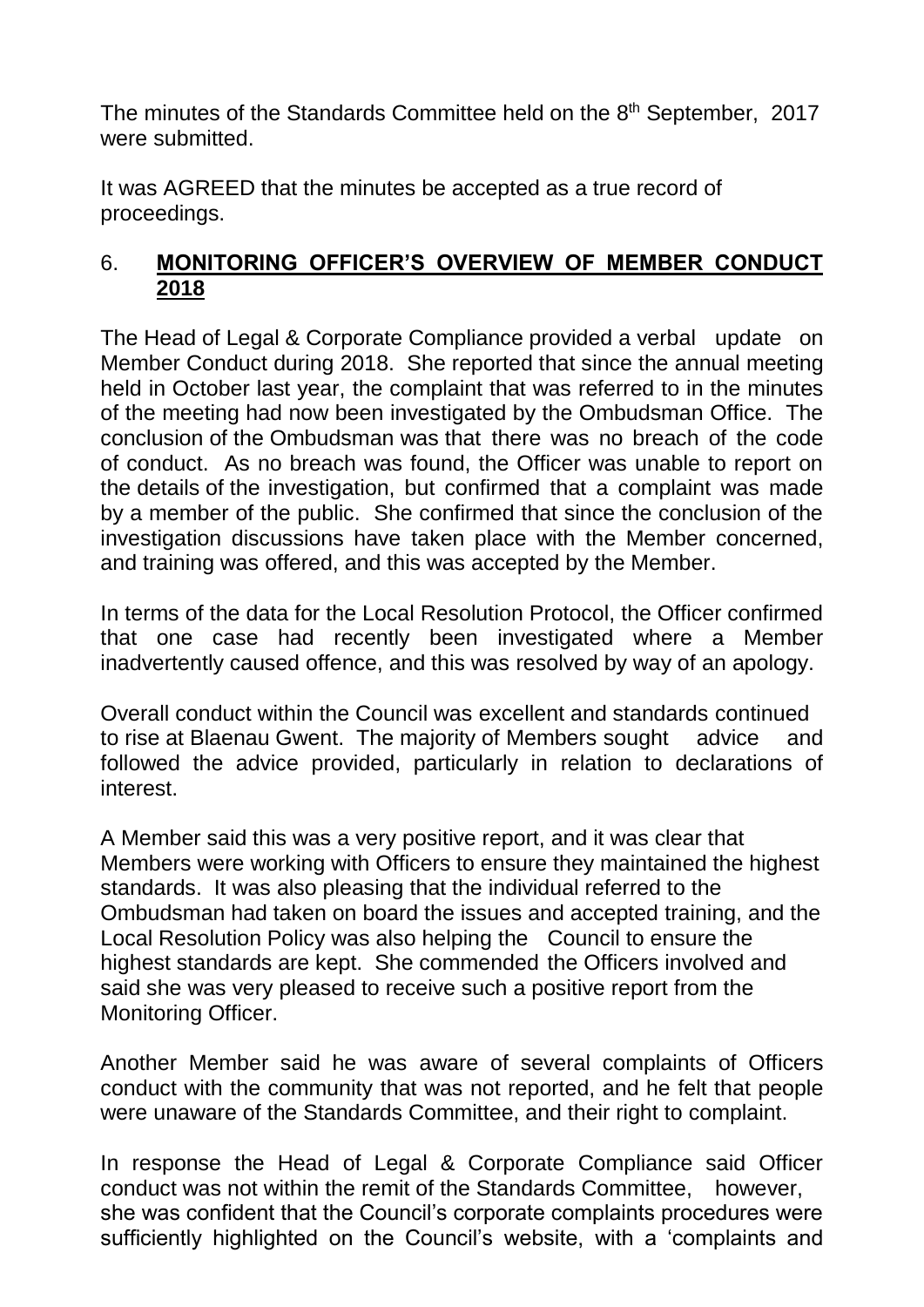compliments' section with information about how to report a complaint. In addition, the Head of Legal and Corporate Compliance was willing to have a discussion with the Member regarding the appropriate route to register his concerns.

A Member said there was plenty of information on the roles of Committees on the Blaenau Gwent website, including the Standards Committee, and people always had the option to report a complaint via the telephone.

## **AGENDA ORDER**

It was AGREED that the Item No. 8 would be considered next on the agenda.

### 8. **FUTURE WORK PROGRAMME**

The Head of Corporate & Legal Compliance said this agenda item was open for Members to suggest any training they feel may be beneficial, or work they considered appropriate for the Standards Committee. There had been some discussion previously regarding Members of other Councils' Standards Committees observing Council meetings. However, the Officer felt this would not be a particular requirement for Blaenau Gwent, as she attended various Council meetings and any concerns of conduct would be addressed very quickly.

The Chair reported that both the South Wales Fire & Rescue Standards Committee and the Vale of Glamorgan Standards Committee were currently both considering the appropriateness of visiting other Council meetings, and hopefully he would be in a position to report back on this in due course.

A Member said having spoken to many people at the training event held for members of Standards Committees, particularly Councillors, it was his opinion that Standards Committees needed some form of additional remit.

Another Member said she found the information provided by Officers was extremely useful, particularly the information provided from the Public Service Ombudsman for Wales and links to case studies.

In response to a question raised by the Chair regarding the new Public Services Ombudsman (Wales) Bill, the Officer said she understood that the implementation date was the end of the month, and the Ombudsman office was currently rolling out training and highlighting the new Bill. The Officer explained that the Bill was geared more towards service complaints rather than conduct, but there were some elements crossing over, e.g. they would now accept oral complaints in some circumstances;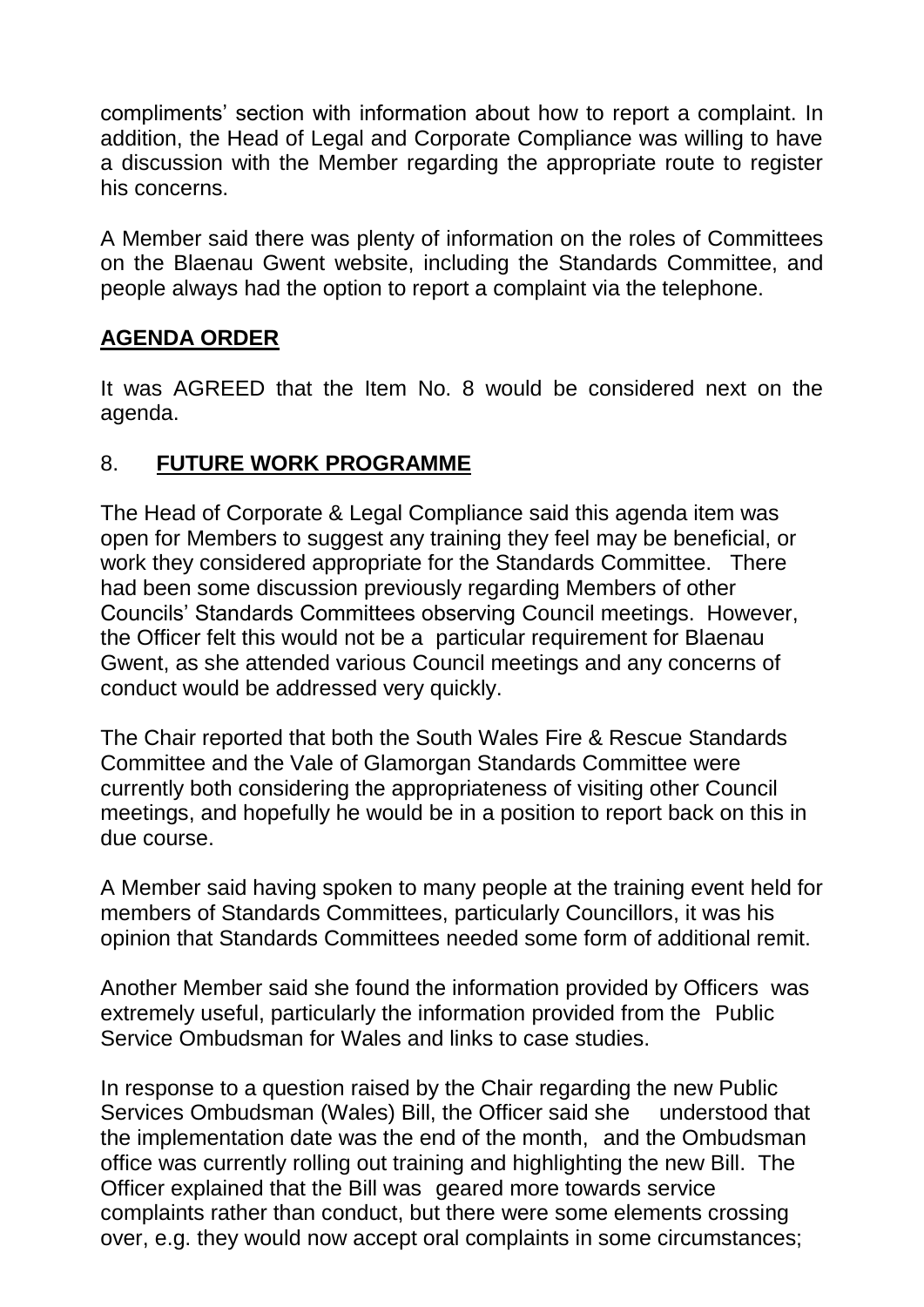and were now also able to investigate some elements of private medical health care as well as public health care. However, the impact on the Standards regime was minimal at the moment.

The Chair asked when the Public Services Ombudsman Annual Report was published, and the Officer said this was usually received at the end of the Summer beginning of the Autumn, which conflicted with the timing of the Standards Committee held in July. She said a change in the meeting cycle to September/October may be of benefit to coincide with publication of the Ombudsman Annual Report, or another option was to consider it virtually. Alternatively, consideration could be given to another meeting being held in November to receive the Annual Report, and part of that could include a training session to review the Ombudsman case book.

A Member expressed concern regarding the number of Standards Committees that had been held during his time as a Member, and felt that the Standards Committee could be better used to support other work of the Council.

#### 7. **THE FUNCTION OF THE STANDARDS COMMITTEE AND REVIEW OF OTHER COUNCIL COMMITTEE ROLES**

A Member said he felt that the Standards Committee had a lack of ambition, whereas other Standards Committees seemed more proactive and met more regularly. He referred to a suggestion made previously to meet with Monmouthshire County Council Standards Committee and asked why this was deemed as having no value.

In response the Head of Legal & Corporate Compliance stated that the Standards Committee dealt with business when required. If behaviour was poor within the Council, then more meetings of the Standards Committee would be required to address problems, but fortunately behaviour in Blaenau Gwent was good. She said resources were limited, and it would be inappropriate to call a meeting unless there was a real need to do so.

In terms of the comment that the Standards Committee had a lack of ambition, she disagreed and pointed out that a joint training session was held with Torfaen CBC and Monmouthshire CC which was an excellent opportunity for Members to speak with other Members of Standards Committees, and it was agreed that this joint approach would continue.

Another Member said the training session was extremely beneficial and provided opportunity to discuss best practice with other Members.